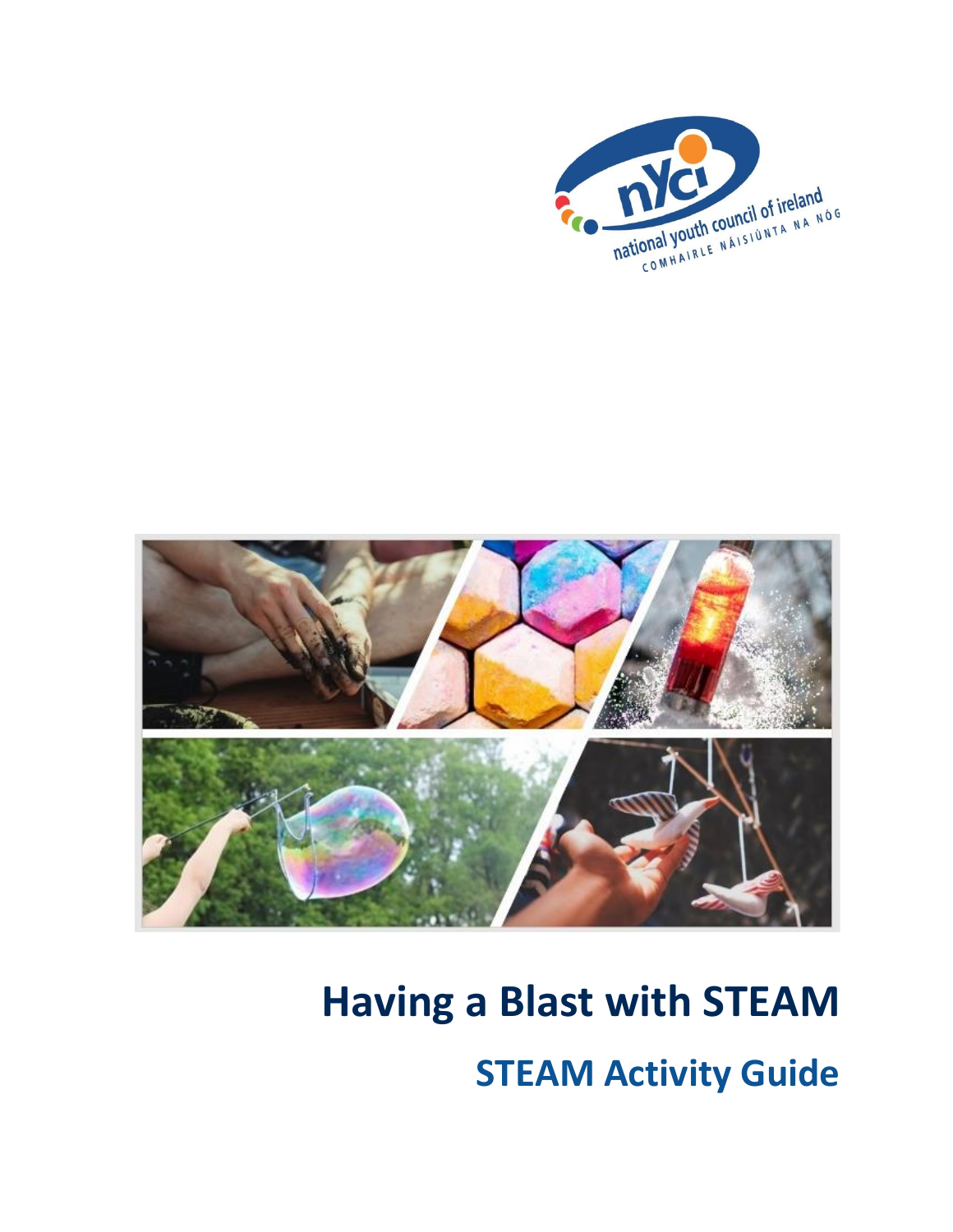#### **National Youth Council of Ireland**

The National Youth Council of Ireland (NYCI) is the representative body for voluntary youth organisations in Ireland. We use our collective experience to act on issues that impact on young people.

This activity guide was produced as part of NYCI's STEAM in Youth Work project. This project aims to support the youth work sector to use STEAM to improve the lives of young people.

The activity guide was produced with funding from the Science Foundation of Ireland.

Author: Katrin Wolschke First published by: © National Youth Council of Ireland 2021. All rights reserved.

Registered Charity Number: CHY 6823

Photo Credits:

Andrew Downes, XPOSURE: Page 5, page 13 [top right], page 16 [group of 3: left and bottom right] [Unsplash:](https://unsplash.com/) Cover and page 8 [top left], page 10 [left and right], page 13 [bottom left and right], page 16 [top right], page 19



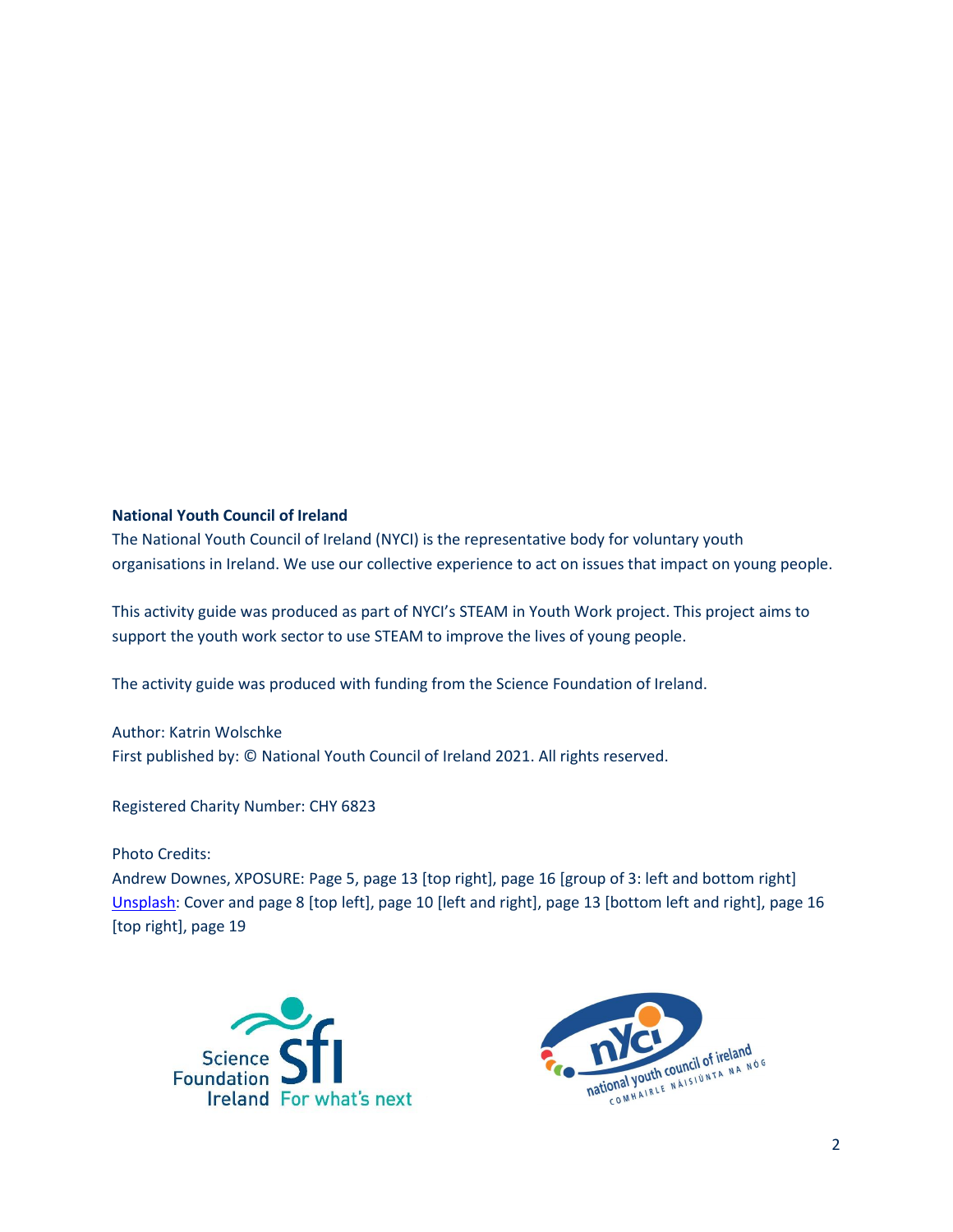# **Contents**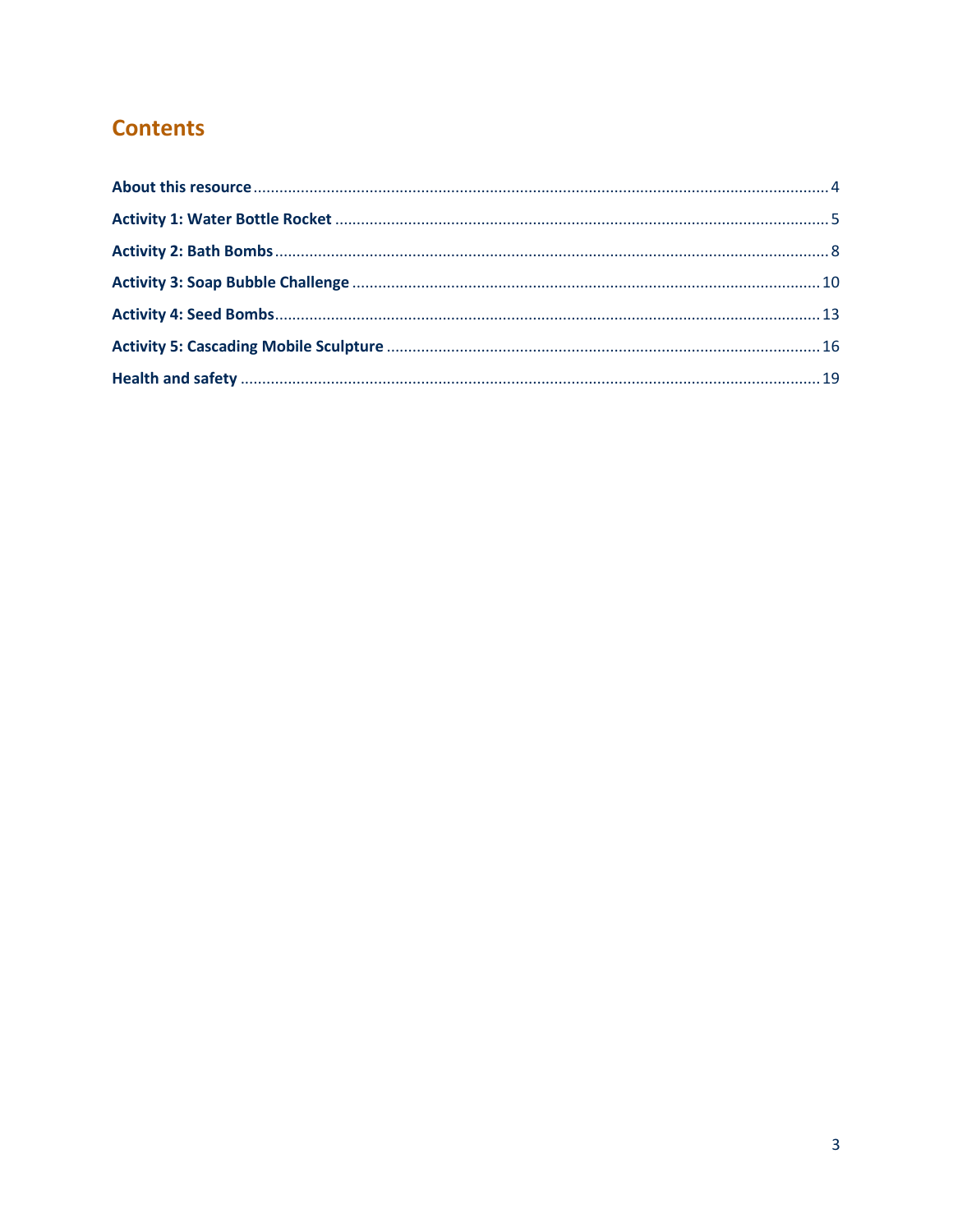## <span id="page-3-0"></span>**About this resource**

This guide is for young people, youth workers and other practitioners who are interested in exploring inspiring and hands-on STEAM\* activities. The activities:

- introduce STEAM in a simple and fun way
- explore some science
- can be carried out with groups and individuals
- are suitable for all age groups from 12 years old up.

\*STEAM stands for Science, Technology, Engineering, Art and Maths.

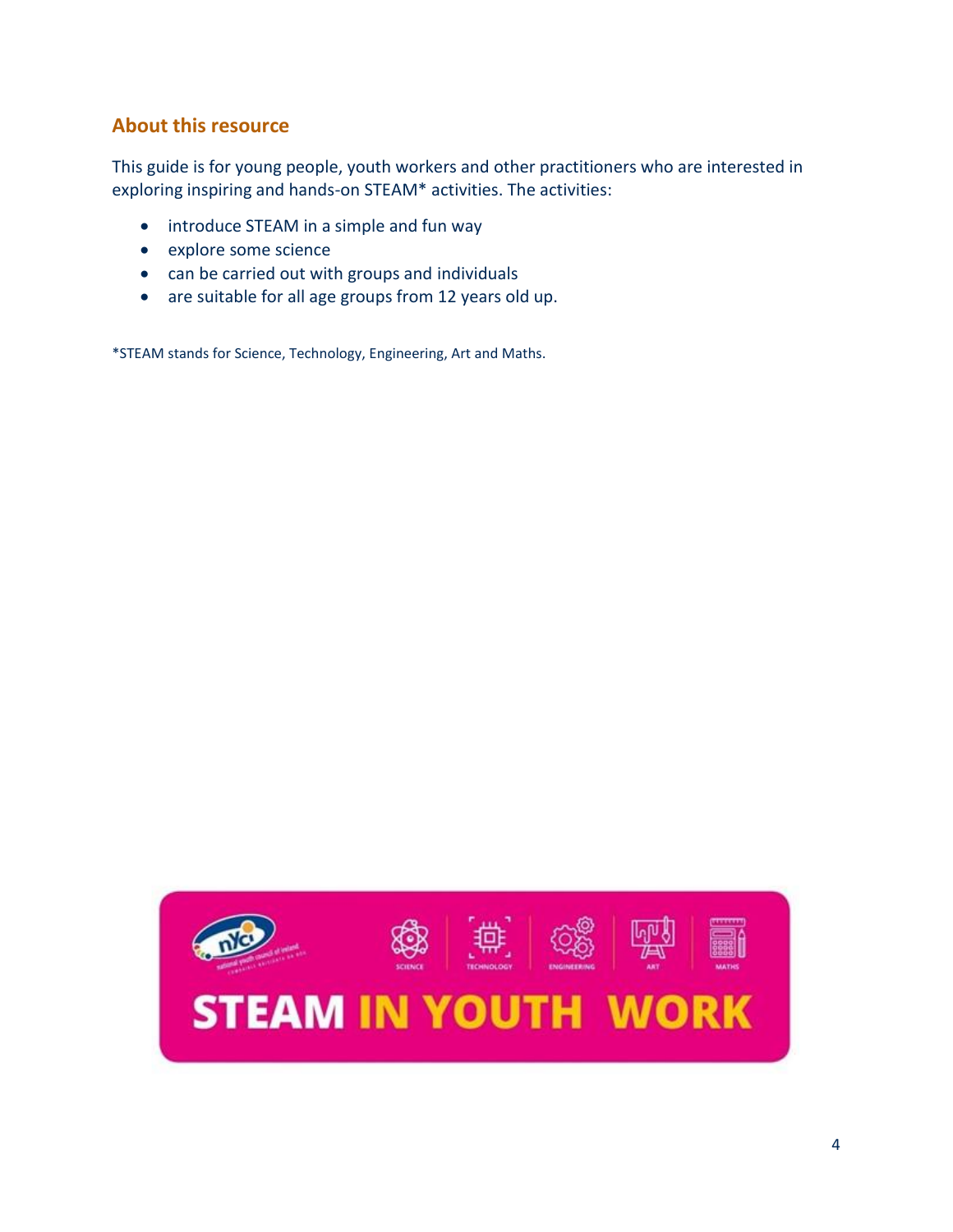## <span id="page-4-0"></span>**Activity 1: Water Bottle Rocket**

This rocket only needs water to fly. It's easy to build and can fly 100 meters into the air! All you need is an empty water bottle, a cork and a bicycle pump to launch it.



## **What you need**

- Empty plastic bottle of any size
- Bicycle pump with needle top part (or a valve)
- Wine cork that fits in the bottleneck
- Launch pad

## **Where you do it**

**Outdoors** 

## **What you do<sup>1</sup>**

- Build a launch pad which is stable enough to hold the bottle straight upside down. You can use branches, bits of wood, plant pots or the handle of a garden fork, for example. You may need to try a few methods depending on your pump and the shape of your bottle.
- Fill up the bottle with water to a third or quarter of its capacity and stick the cork into the bottle.
- Stick the needle of the bike pump into the cork. You may need to make a hole through the cork with a drill or a small screwdriver beforehand. Cut the cork if it is longer than the needle and wrap tape around it in case it does not fit into the bottleneck.
- Put the bottle on the launch pad and start pumping until your rocket takes off!

## **Watch out!**

- Make sure you have enough space for this activity.
- Do not bend over the bottle while you are pumping and do not fire it towards or over anyone!
- The person who is pumping will get a bit wet.

## **What`s going on?**

The pumping allows air to enter the bottle and bubbles to form. As soon as the pressure can no longer be held by the cork it is pushed out. The bottle flies off and water shoots out of the bottle opening. The flight slows down as soon as there is no more water in the bottle.

<sup>1</sup> This activity summarizes parts of 'Bang Goes The Theory – Water Bottle Rockets' by BBC at <http://www.bbc.co.uk/bang/handson/waterbottlerockets.shtml>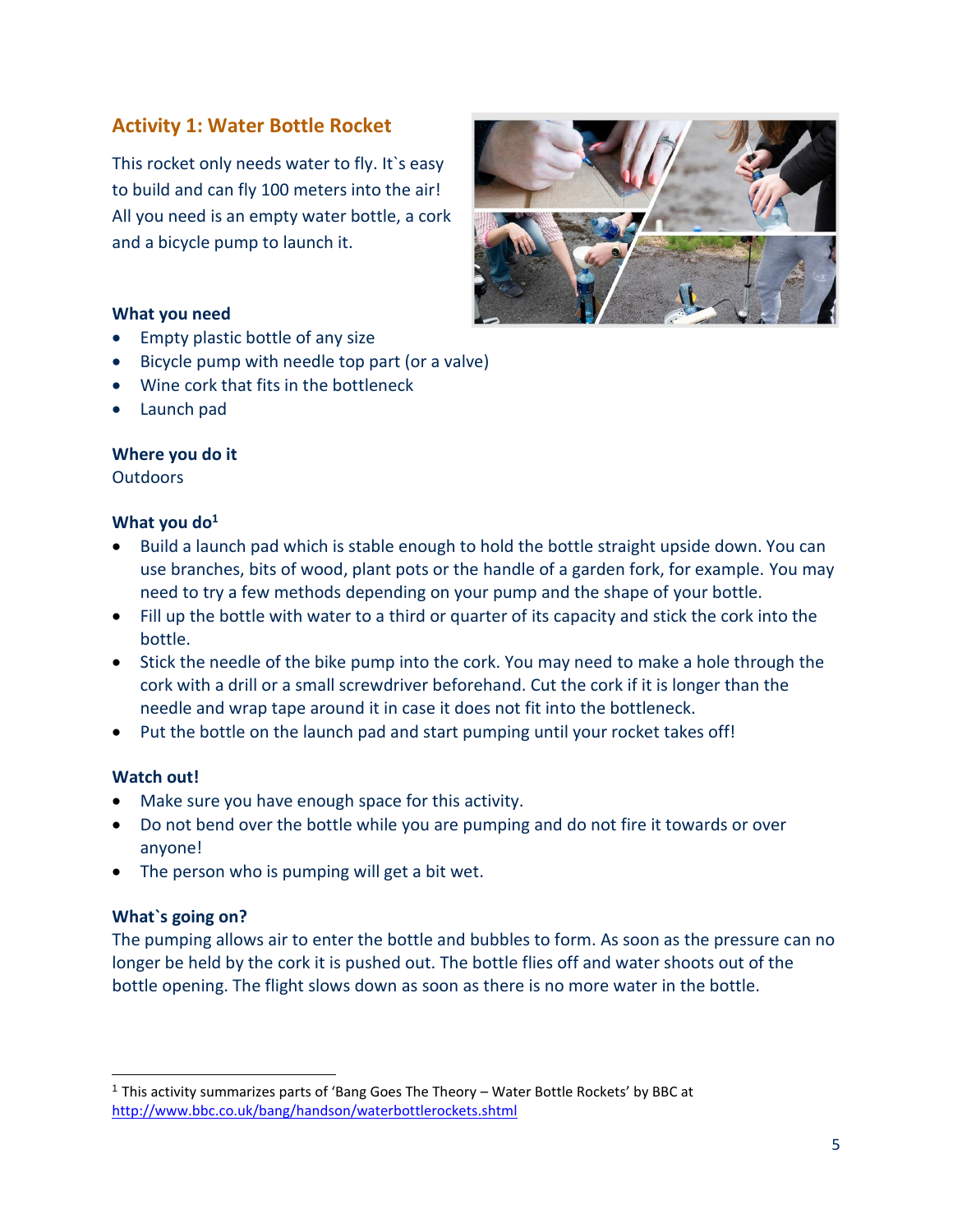## Backward and forward forces:

A rocket flies by ejecting something through the opening and the so-called "reaction force" pushes the rocket body forward. In this case, it is water and air that are ejected. Water is heavier than air, so the bottle is pushed forward harder. The energy to push the water out is related to the increasing pressure as air is pumped into the bottle. The pumping causes the air pressure to build up inside and the water is pushed out. The cork pushes back on the water, and for a while it stays in place. But as soon as the air pressure becomes too great, the cork is pushed out with the water.

## Newton's laws of motion:

You may have heard of the 17th century British scientist Sir Isaac Newton, who had an apple fall on his head. His ideas about gravity and other forces have transformed science.

The water bottle rocket demonstrates two of his laws:

- Every action has an equal but opposite reaction. The water moves in one direction and the bottle in the opposite direction.
- The same amount of force can accelerate a heavy object slowly or a light object faster. The water is much heavier than the empty plastic bottle.

## **Tip!**

- Because the launch happens very suddenly and the rocket flies quickly it is recommended that spectators stand away from the rocket while it is being launched.
- Film the launching of the bottle and have a look at what's going on in slow motion.

## **Thinking bigger**

- Make your water bottle rocket look like a rocket by designing and adding a cone to its head and fins to its tail! Observe what happens  $-$  e.g. do certain designs impact on the flight path?
- Change the amount of water in the bottle. What impact does this have?
- Explore [projectile motion](https://phet.colorado.edu/en/simulation/projectile-motion) with your rockets.
- Organise a team competition whose rocket flies furthest or highest?
- Equip your rocket with a [parachute](https://www.instructables.com/Homemade-Parachute-1/) for a smooth landing.

## **Get inspiration online**

- [Water Bottle Rocket experiment on Youtube](https://www.youtube.com/watch?v=7JaMmfhpOzI)
- [Water Bottle Rocket with a parachute](https://www.youtube.com/watch?v=G8mn7axRnMo) on Youtube
- [Water Bottle Rocket with parachute & attached camera on Youtube](https://www.youtube.com/watch?v=R625vwA4jpQ)
- [Homemade parachute on Instructables](https://www.instructables.com/Homemade-Parachute-1/)
- [Projectile Motion online simulation](https://phet.colorado.edu/en/simulation/projectile-motion)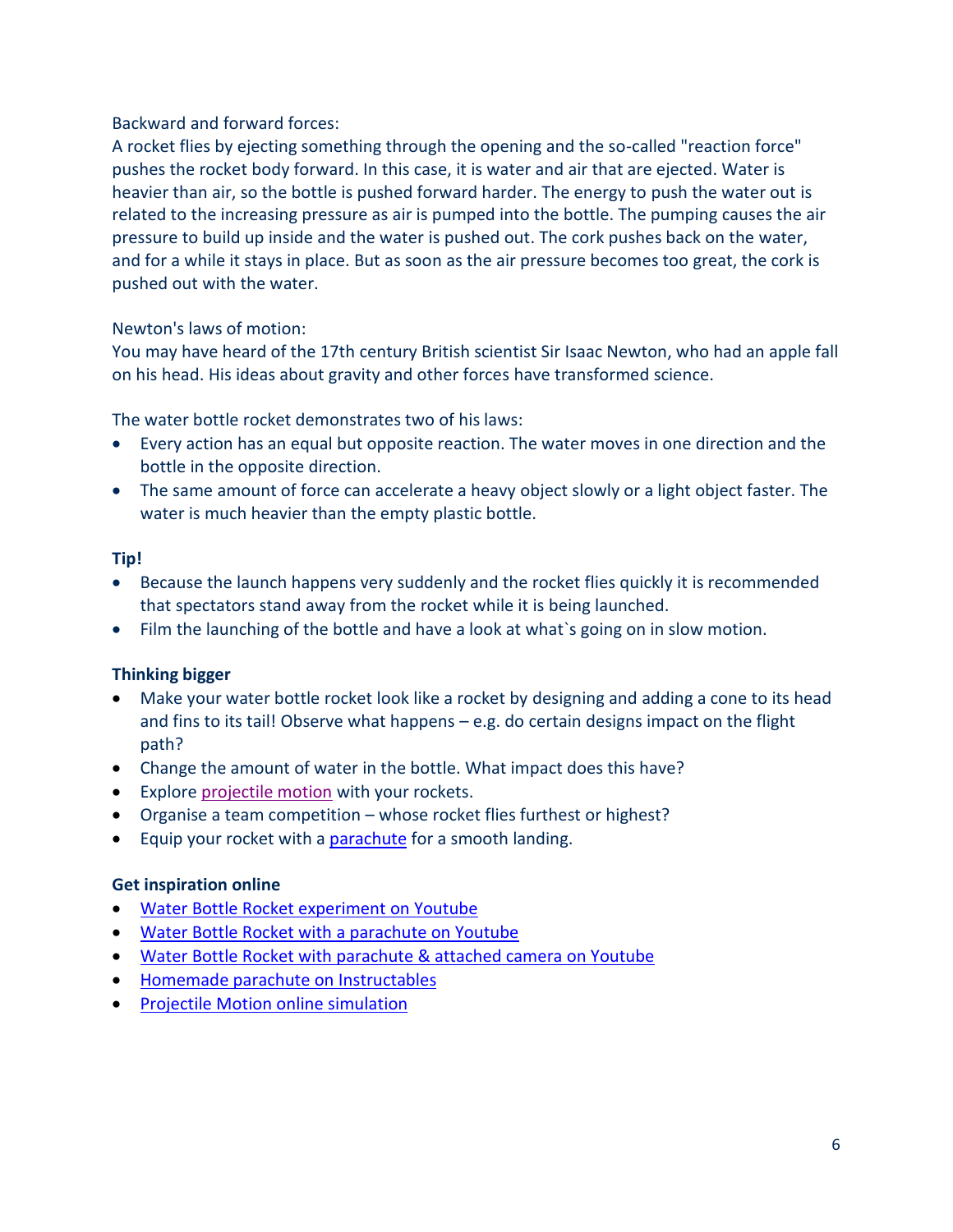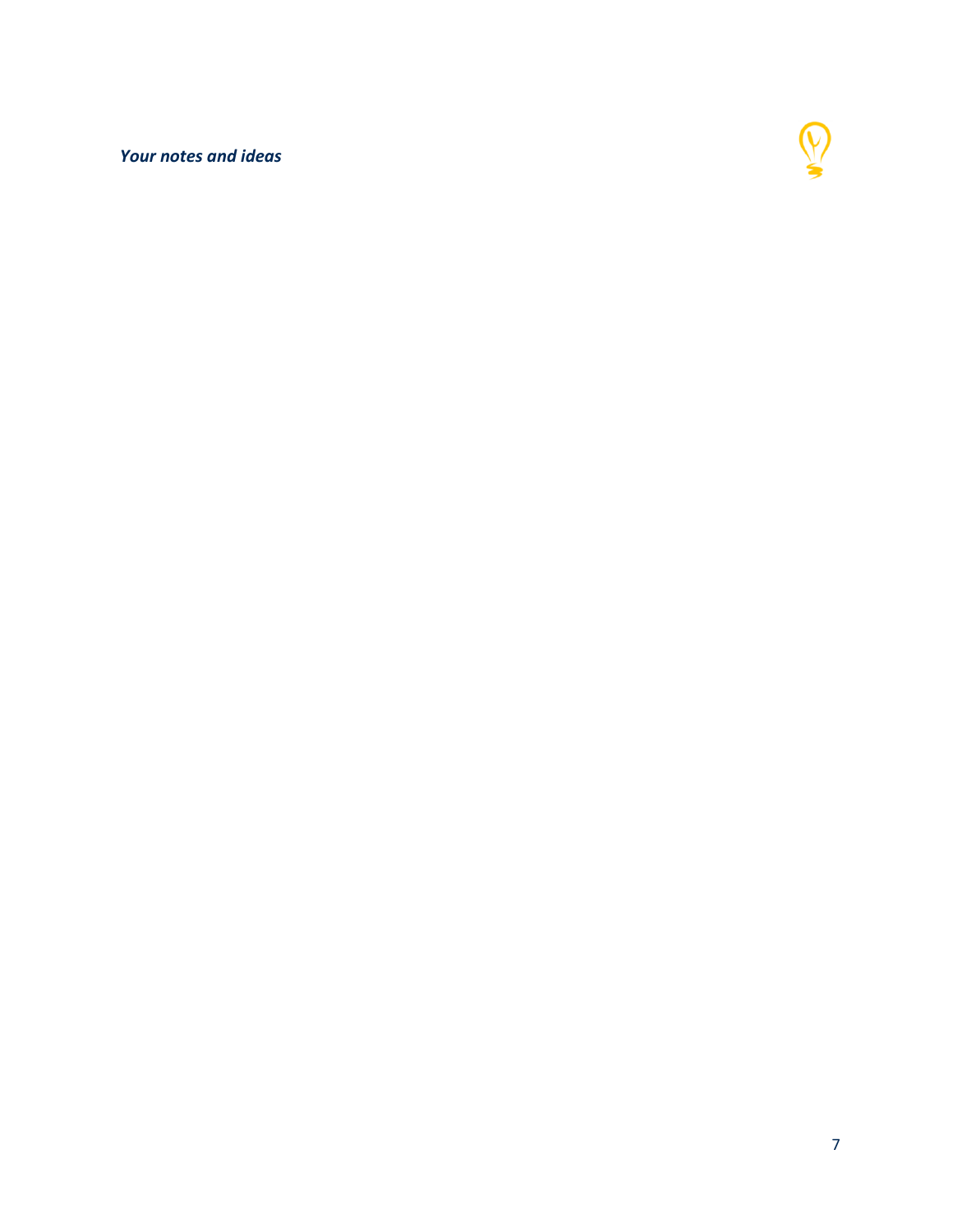## <span id="page-7-0"></span>**Activity 2: Bath Bombs**

Design your own bath bombs! These fizzy, fragrant and colourful bath bombs make excellent gifts. All the ingredients are in your kitchen.



#### **What you need**

- Bicarbonate of soda, e.g. baking powder
- Citric acid powder or `Cream of Tartar`
- A tablespoon of water
- Two bowls or containers
- A tablespoon
- Something to shape the bath bombs, e.g. ice-cube tray or cupcake pan

Optional – but fun:

- Food colouring
- Essential oils

#### **Where you do it**

Anywhere

## **What you do**

The following quantities will give you two small bath bombs:

- Mix the dry ingrediencies in a bowl: The mixing ratio needs to be 2 parts of bicarbonate of soda to 1 part of citric acid powder, e.g. 2 tablespoons of bicarbonate of soda and 1 tablespoon of citric acid powder.
- Mix the liquid ingredients in the other bowl: 1 tablespoon of water, 3-4 drops of essential oils and 3-4 drops of food colouring.
- Add the powder to the liquids and mix the ingredients together. The mixture will be quite soft and crumbly. When you press it down with the spoon it sticks together.
- Shape your bath bombs: Fill the mixture into your ice-cube tray or cupcake pan and press it down firmly with your fingers.
- Leave the bath bombs to set overnight so they become harder. Ease them out of your tray and add them to your bath!

## **Watch out!**

- Consider any possible allergies before undertaking the experiment.
- Before using any equipment for food make sure that it's thoroughly cleaned after the experiment.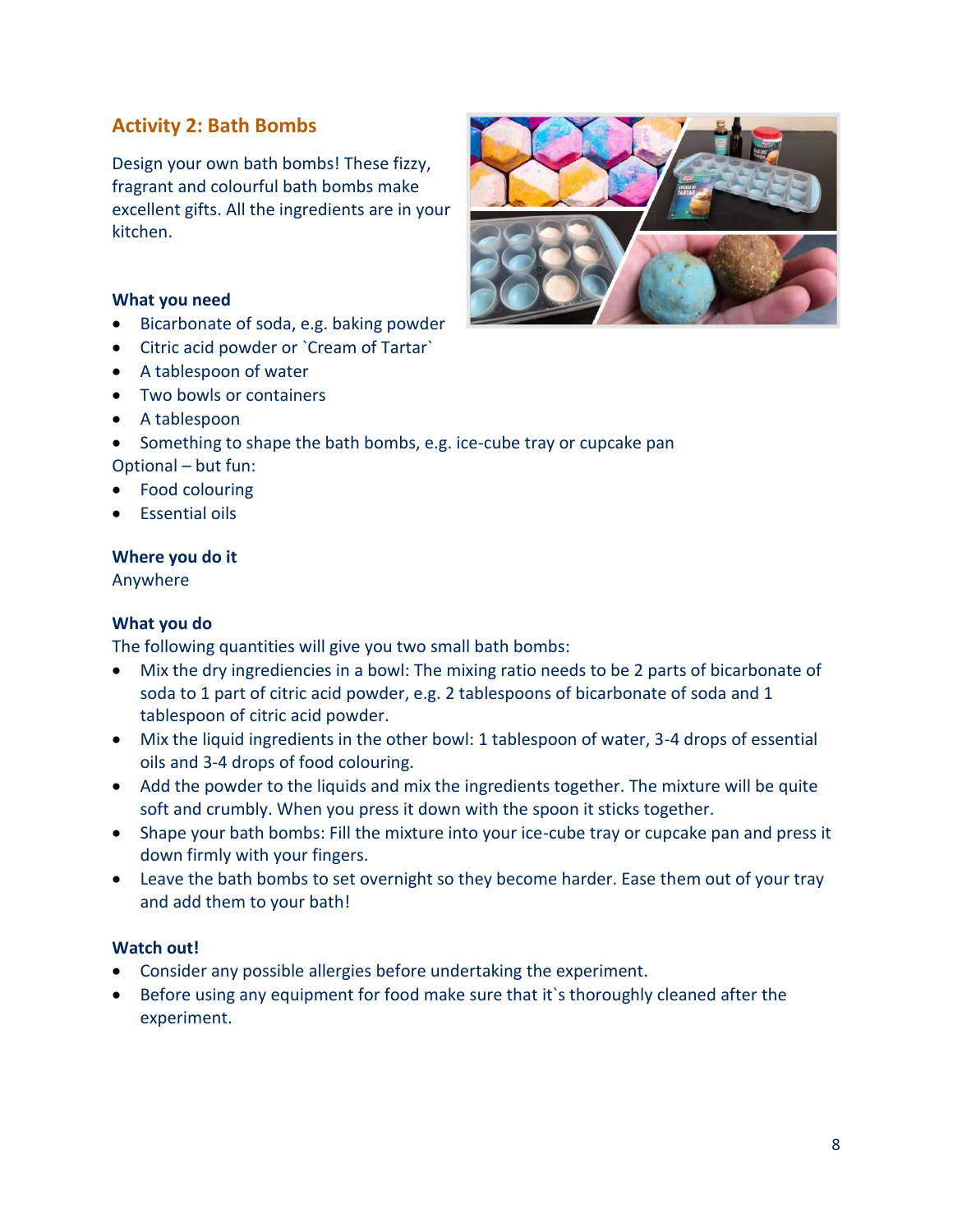## **What`s going on?**

When you drop the bath bomb into water it fizzes and eventually disappears. The acid and alkali (bicarbonate of soda) react with each other when they are added to water. They make a gas, carbon dioxide, which leads to the fizzing. This is a good example of a chemical reaction. In this case, it`s a non-reversable chemical reaction which means you can`t change them back into bicarbonate of soda and citric acid powder.

## **Tip!**

- You can add some corn-starch to make your bath bombs more solid.
- If you use cooking oil instead of water, you can shape the bath bombs with your hands. However, they will need several days until they are dry.

## **Thinking bigger**

- What happens when you vary the ratios of the ingredients used?
- For really colourful bath bombs, prepare several mixtures with different colours and combine them by layering them up in your ice cube tray.
- Mix different food colours to create new colours. If you have red, yellow and blue you can create all colours you wish!
- Look for alternative ways to add fragrance to your bath bombs. What about adding fragrant herbs or petals? What else might make your bath bombs smell nice?

## **Get inspiration online**

- [Steps into Science website](https://edu.rsc.org/primary-science/making-bath-bombs/4011691.article)  Making Bath Bombs
- [How to create bath bombs on Youtube](https://www.youtube.com/watch?v=-qseSbSHy_M)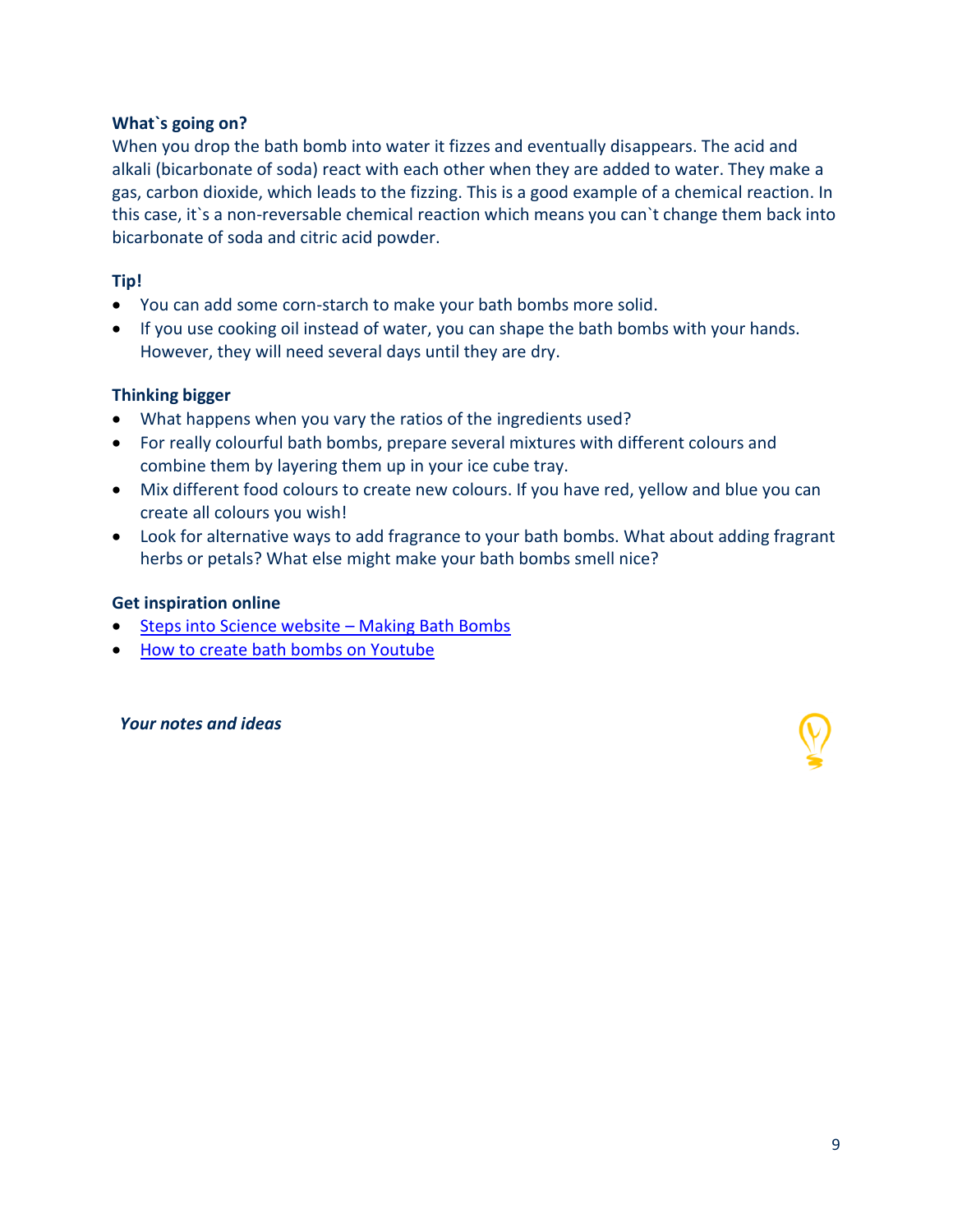## <span id="page-9-0"></span>**Activity 3: Soap Bubble Challenge**

Learn how to create really big and strong bubbles. Find ideas for fun soap bubble team challenges, soap bubble artwork and for exploring the physics of soap films.



#### **What you need**

- Water
- Washing-up liquid
- Sugar or glycerine (available in pharmacies)
- Garden wire or a wire coat hanger
- Shallow tray

Optional:

• Yarn

# **Where you do it**

Preferably outdoors

## **What you do**

The bubble solution:

• Mix about 50 ml of washing-up liquid and a tablespoon of glycerine with 1 litre of water.

Building the hoop:

- Bend the wire into a hoop you decide on the size! The bigger the hoop the bigger the bubbles.
- Where the circle closes, form a handle using the rest of the wire.
- Optionally, you can wrap some yarn tightly around the rim of the hoop. This way, the bubble solution will be absorbed by the yarn which will increase the chance of creating bubbles.

Creating bubbles:

- Pour the bubble solution into your tray and immerse your hoop in it. Make sure the whole hoop is under water.
- Start raising one side of the hoop slowly out of the solution until it is vertical. There should be a film of the solution extending across the hoop.
- Lift the hoop and swing it through the air to make a bubble. Finally, twist the hoop to seal the bubble off at the end.

## **Watch out!**

Consider any possible allergies before undertaking the experiment.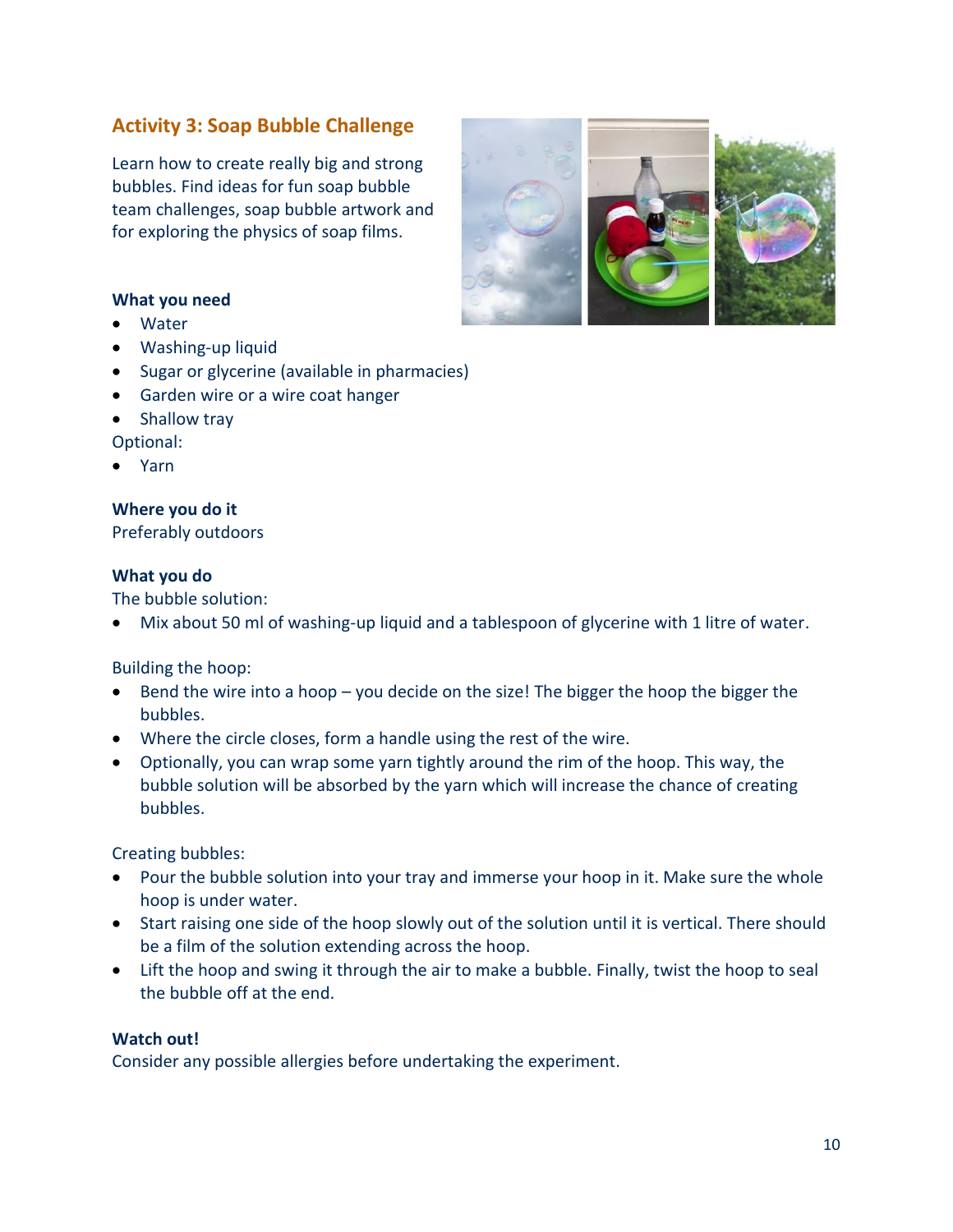## **What`s going on?**

The bubble solution gets stuck in the hoop and forms a thin film that you can carefully blow up like a balloon. With pure water and with a very small hoop, it might be possible to stretch out the water to create a film. However, this film would burst immediately if you tried to blow it up. This is due to a property of water called surface tension – the water molecules cling to each other and cannot move very far apart. The washing-up liquid reduces this surface tension so that the water molecules cling together less, and the soapy water film becomes elastic. Adding sugar or glycerine makes the solution even thicker and the bubbles get stronger.

## Why is the soap bubble a sphere?

A soap bubble floating in the air, which has no contact with other objects, has the shape of a sphere. A soap film always forms the smallest possible surface area for the volume of air it contains – a sphere.

## **Tip!**

- Some bubble experts use wallpaper paste to create really big, strong bubbles!
- If you want to start smaller, you can use a simple straw to blow bubbles first. You can enlarge the straw opening by cutting a piece off at an angle, or by splitting the bottom end of the straw into four parts and bending them upwards. Another good way for creating medium-sized bubbles is to turn a pipe-cleaner into a hoop.

## **Thinking bigger**

Do a soap bubble challenge:

- Who can make the biggest or longest lasting bubble?
- Blow a soap bubble with a straw on the table and try to blow up more soap bubbles inside the first one. Who can blow the most bubbles into one? And how does it work? Bubble **[Challenge](https://hiphomeschoolmoms.com/bubble-challenge/)**

Soap bubble artwork:

- Photography: Take pictures of your soap bubbles. Experiment with different focusses and explore the colours of your bubbles.
- Colourful paper art: Add food colouring or water colour paint to your solution and blow up bubbles on paper. When the bubbles burst, they leave some colourful artwork on the paper. This way, you can create lovely gift cards, bookmarks or gift tags. [Bubble Painting](https://tinkerlab.com/bubble-paint-recipe/)

Exploration:

- [Explore geometry with soap films:](https://www.exploratorium.edu/snacks/soap-bubble-shapes) Build three-dimensional geometric frames with drinking straws or pipe cleaners to create geometric art with soap films.
- [Explore the colours of your bubbles:](https://www.exploratorium.edu/snacks/soap-film-on-can) Observe the behaviour and colourful appearance of different wavelengths of light.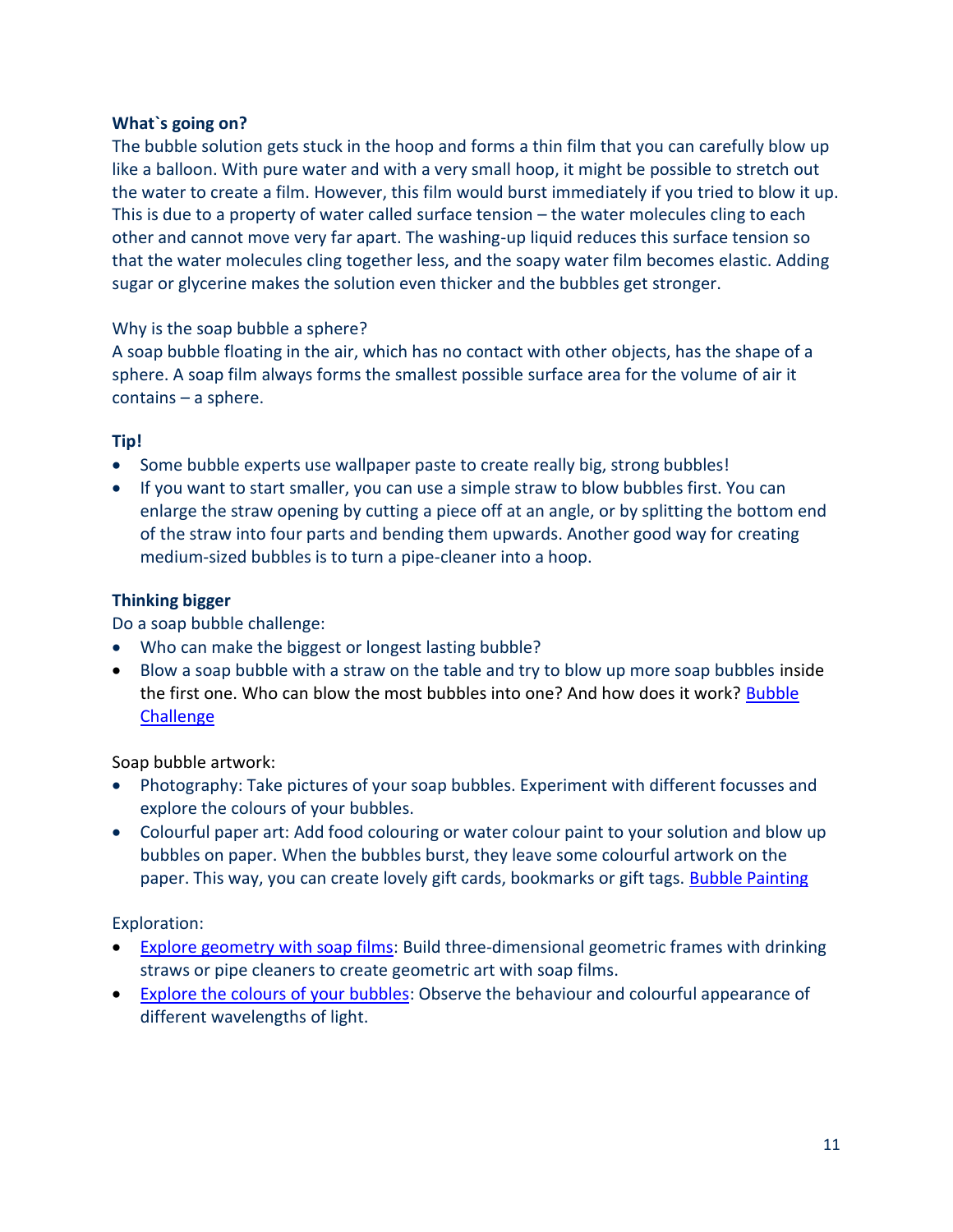## **Get inspiration online**

- [Create geometric art with](https://www.exploratorium.edu/snacks/soap-bubble-shapes) the Exploratorium
- [Explore wavelengths of light](https://www.exploratorium.edu/snacks/soap-film-on-can) with the Exploratorium
- [Bubble Painting on tinkerlab.com](https://tinkerlab.com/bubble-paint-recipe/)

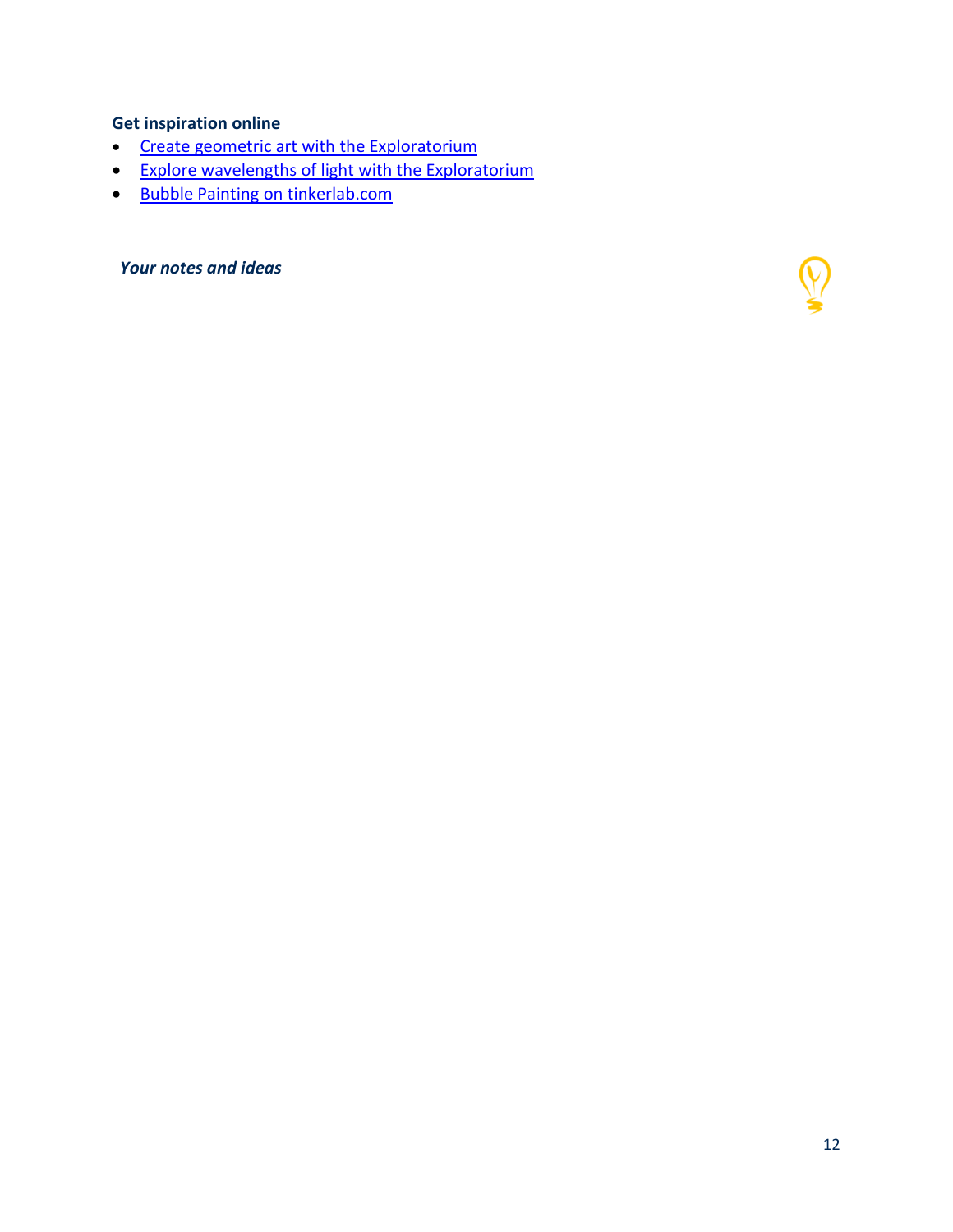## <span id="page-12-0"></span>**Activity 4: Seed Bombs**

Brighten up your world with a seed explosion! Learn about how seeds germinate, how flowers grow and how to do urban gardening projects. Find out about the world of pollinators and their importance for our environment.



## **What you need**

- Mixed seeds of native or non-invasive flowers and/or herbs
- Compost
- Clay soil, clay powder or modelling clay
- Water
- Mixing container

## **Where you do it**

Preferably outdoors

## **What you do**

The mixing ratio is 5 parts of compost, 1 part of clay soil and 1 part of flower seeds.

- In a big container, mix together the compost with the flower seeds.
- Add the clay and give it a good stir. If you are using modelling clay, knead the mass thoroughly with your hands.
- Slowly mix in some water until everything sticks together.
- With your hands, roll the mixture into firm small balls. A size of about 4 centimetres in diameter is ideal for seed bombs.
- Leave the seed bombs in a sunny spot or indoors to dry.
- 'Plant' your seed bombs by simply throwing them at bare parts of your garden or property, or look out for other feasible spots. Plants don`t need much to grow so be creative with finding the right spots that need brightening!
- Now you need some patience to see what pops up and explore the stages of a plant transforming from seed to fading.

## **Watch out!**

Use unplanted spots for your guerrilla gardening to avoid annoying fellow gardeners.

## **What`s going on?<sup>2</sup>**

What do plants actually need to grow? Plants need soil, water, air, light and warmth. However, the growing conditions differ from plant to plant.

<sup>&</sup>lt;sup>2</sup> This section was inspired b[y https://www.sofatutor.com](https://www.sofatutor.com/)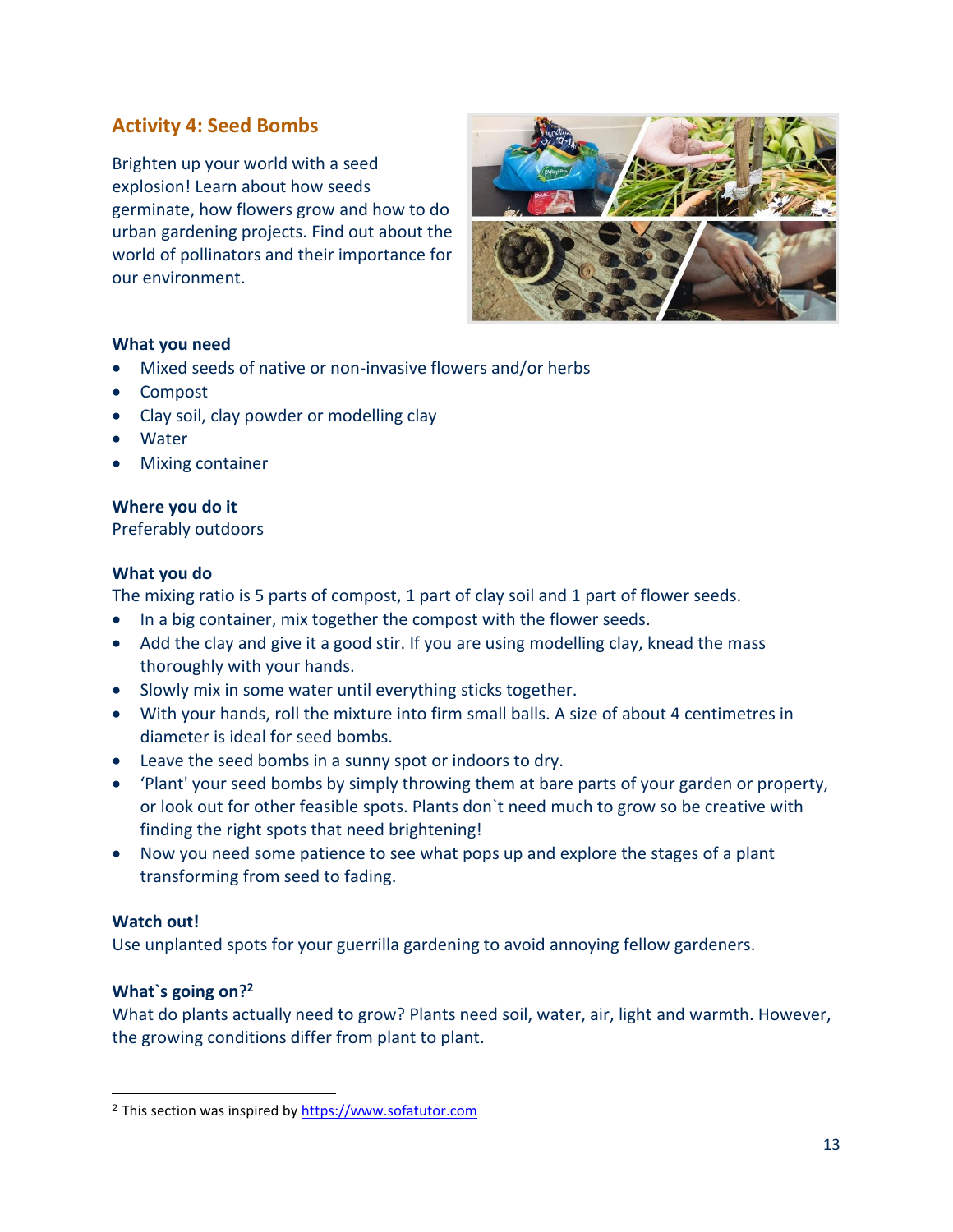## Light and warmth:

Perhaps you have noticed that sunflowers always turn their blossoms towards the sun. Or that many herbs and shrubs grow at the edge of the forest – but usually not in the middle where it is quite dark. Mushrooms, however, feel very much at home in the middle of the forest. Without enough warmth a plant seed cannot germinate. In unfavourable temperatures, even the growth of older plants is restricted. There are, however, a few exceptions. Certain plants can germinate and grow even at very low temperatures.

## Air:

Plants also need air from which they take carbon dioxide. Ever heard of photosynthesis? In short, through photosynthesis plants use carbon dioxide, water and sunlight to produce oxygen (which we use to breathe!) and food (i.e. the sugar molecule glucose).

## Water and soil:

Finally, a plant needs water and nutrients (which they can get from soil). Water is absorbed through the root hairs, which are found on the roots, and then passed on to all the other parts of the plant. The water also carries nutrients from the soil into the plant. Solid nutrients dissolve in the water before it is absorbed through the roots and passed on to other parts of the plant. Plants can even grow without soil! In hydroponics, all the nutrients the plant needs are dissolved in the water and soil is not used!



## **Life Circle of a Green Bean**

Designed by Brgfx / Freepik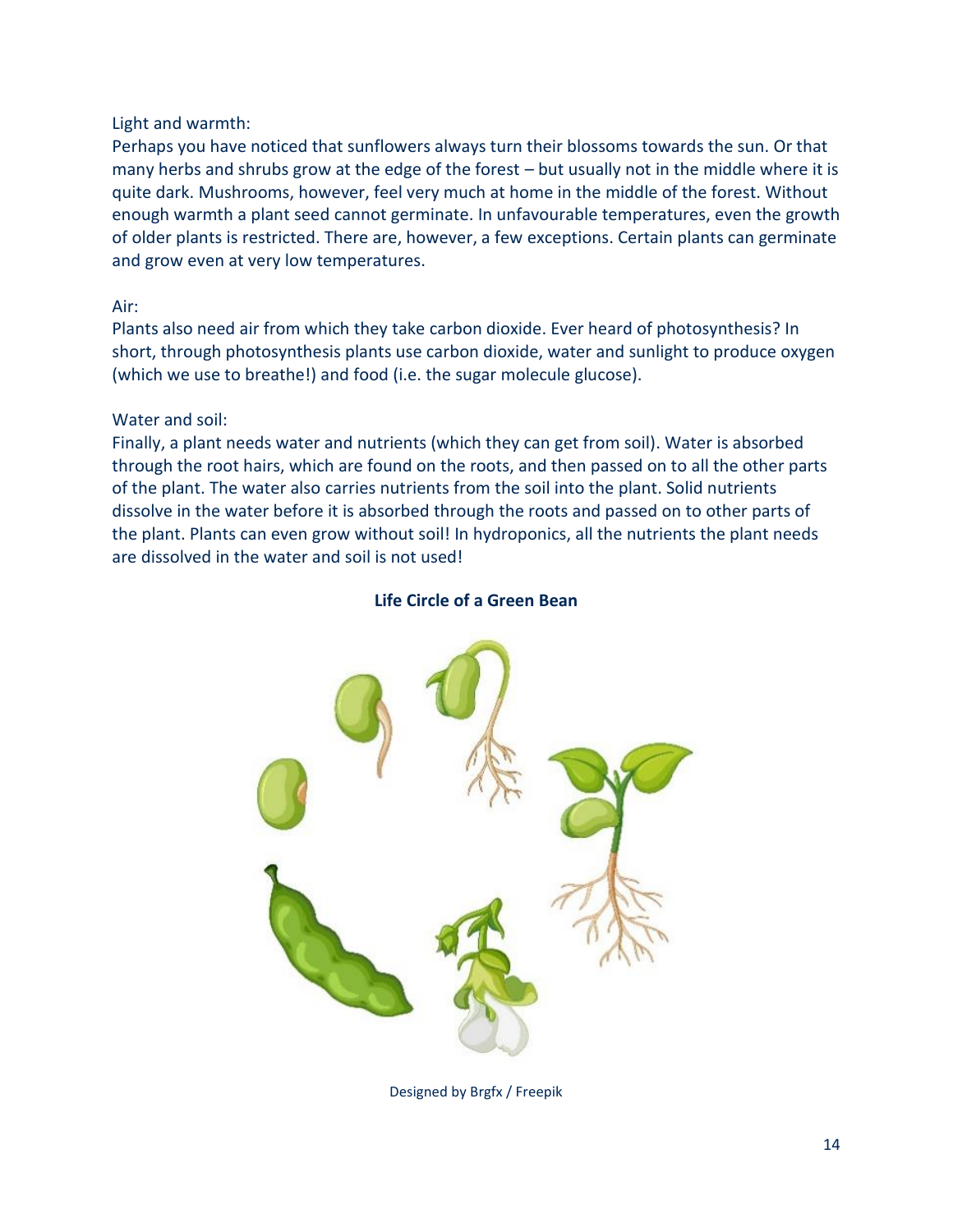**Tip!**

- Contact your local library for seeds. Some libraries have Seed Arks for `borrowing` seeds. Also, libraries might know of other urban gardening projects in the community that you could get in touch with for seeds or for other kinds of collaboration.
- Your seed bombs didn't work? Do some research to learn how to prepare the soil and try again!

## **Thinking bigger**

- Get in touch with your community to find out about public spaces in your town that you could use for your own urban gardening project.
- Start a plant diary and explore the anatomy of plants. You can also use pressed plants to design your own gift cards.
- Explore online apps for identifying plants. There is a huge range of free tools available, like Pl@ntNet or SmartPlant™.
- Field study: Do an urban walking tour in your town to explore the local flora and fauna.
- Build your own bug mansion to give a multitude of creepy crawlies a home. All you need is out there in the nature! Get some inspiration with [50 DIY Bug Hotels](https://www.craftionary.net/diy-bug-hotels-material-instructions-to-attract-bugs/) or build a really big [bug mansion of pallets.](https://www.wildlifetrusts.org/actions/how-build-bug-mansion)
- Build a [bee observatory](https://www.instructables.com/Bee-Observatory/) to observe the life of the bees around your place and help them find a good place to lay their eggs.

## **Get inspiration online**

- [Guerrilla Gardening in Ireland](http://trinitynews.ie/2020/05/planting-the-future-guerrilla-gardening-in-ireland/)
- [GuerrillaGardening.org](http://www.guerrillagardening.org/)
- [Guerrilla Gardening on Wikipedie.org](https://en.wikipedia.org/wiki/Guerrilla_gardening)
- [Ted Talk about Urban Community Gardening](https://www.ted.com/talks/ron_finley_a_guerrilla_gardener_in_south_central_la?language=en)
- [BíUrban.ie](https://www.biurban.ie/)
- [GrowItYourself.ie support people to grow some of their own food at home, at work, at school and in](https://giy.ie/)  [the community](https://giy.ie/)
- [Ideas Hub on Pollinators.ie](https://pollinators.ie/ideas-hub/)
- [Learning Zone of the Irish Bee Conversation Project](https://www.ibcp.ie/learning-zone/)
- [Building a Bee Observatory in Instructables.com](https://www.instructables.com/Bee-Observatory/)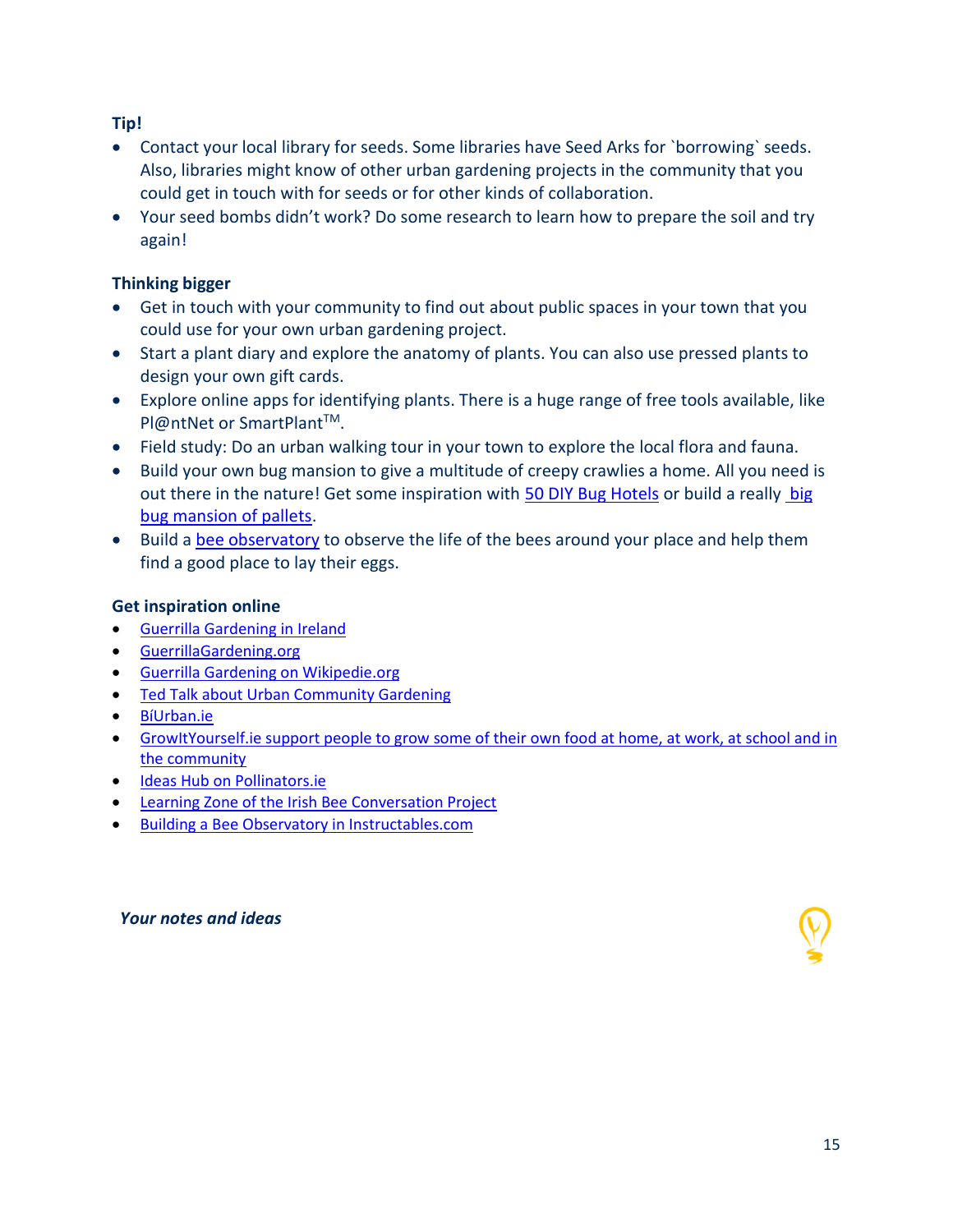# <span id="page-15-0"></span>**Activity 5: Cascading Mobile Sculpture**

Mobiles are beautiful, balanced, kinetic sculptures that respond to environmental factors such as wind. Design your own cantilevered, cascading mobile sculpture and explore the magic of the balance of objects and your own body.



## **What you need**

- A handful of light objects. You can simply craft your objects from cardboard, paper (origami), foam or anything you wish. Alternatively, you can `upcycle` natural or household objects by using e.g. sea shells, feathers, small toys, buttons, old CDs and much more.
- A handful of sticks or strong wire.
- Thread or wire.
- Craft glue.

## **Where you do it**

Anywhere

## **What you do<sup>3</sup>**

There are no limits to the variety of mobiles that can be made! In this example, we will be using the following model:



<sup>3</sup> This activity is a summary of Art Edu Guru`s video `Engineering the Calder Cascade` at <https://www.artedguru.com/home/engineering-the-calder-cascade>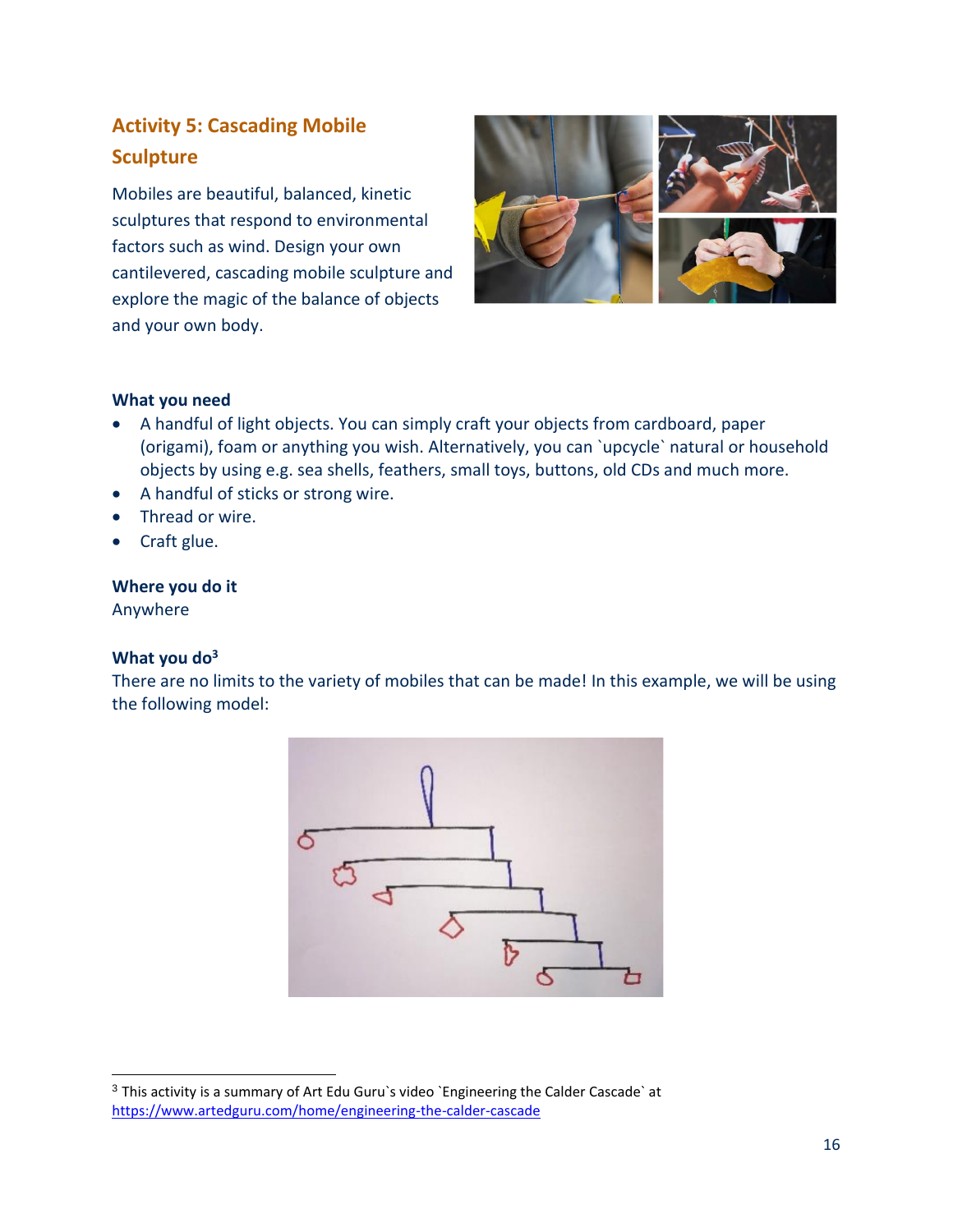- Prepare your sticks in different lengths. Lay the sticks on a table, with the longest at the top and then descending in length as in the above photo.
- Fix your light objects to the left end of each stick and a string at the right end. The way of fixing the objects and string will vary depending on the mass of the object you are using. Attach two objects of similar sizes to the bottom stick, one on the right and one on the left, as in the above photo. A thread is not needed here.
- Tie an additional string close to the middle of the top stick and turn it into a hook.
- With the string, connect the lowest stick to the one above, as in the above photo. Make a double knot (but don't tie it too tightly). Make sure consecutive sticks are far enough apart so that the objects don't hit each other when the mobile is hung up and moving. Repeat this step for all sticks.
- When all the sticks are tied you will need to balance them out. Hang the mobile so that it can float in the air or ask someone to hold it for you. Starting at the bottom, begin adjusting the sticks so that the objects and the mobile begin to balance out (this is called finding the balance point). Slide the string on the lowest stick so the stick is entirely balanced. Repeat this step for the second lowest stick and so on until you have reached the top stick.
- Glue the knots and, when they are dry, trim off the ends of the strings.

## **What`s going on?**

## Balance:

When balancing out the sticks you are looking for the centre of gravity. With a simple and straight stick, this is exactly in the middle. As we have attached objects to the sticks of our mobile, the centre of gravity is unlikely to be in the middle of the stick. Even adding a very light object causes the centre of gravity to shift. The centre of gravity is where we have equal weight on both sides.

## Energy of motion:

Due to the architecture of this cascading mobile sculpture with its free-floating sticks (called cantilevers), even the smallest movement of air can cause a dramatic effect. All moving objects have energy of motion, also called kinetic energy. As the objects are floating in the air the gravitational pull of the earth also influences the movements of the mobile. And so do environmental factors like wind or someone pushing an object on the mobile.

## **Tip!**

You can find the centre of gravity simply with your fingers: Place the stick on your index fingers with the fingers at each end of the stick. Slowly slide your fingers together until they meet. The fingers will meet under the centre of gravity of the stick.

## **Thinking bigger**

- Design your own cascading mobile sculpture by trying out different models, arrangements, objects, and sizes. Do the elements always need to be connected at their centre of gravity?
- Explore the balance of your body by [picking up a sweet from the floor.](https://www.scientificamerican.com/article/balancing-challenges/) You could even try [slacklining,](https://www.instructables.com/howto/slacklining/) a fun outdoor balance activity for all age groups.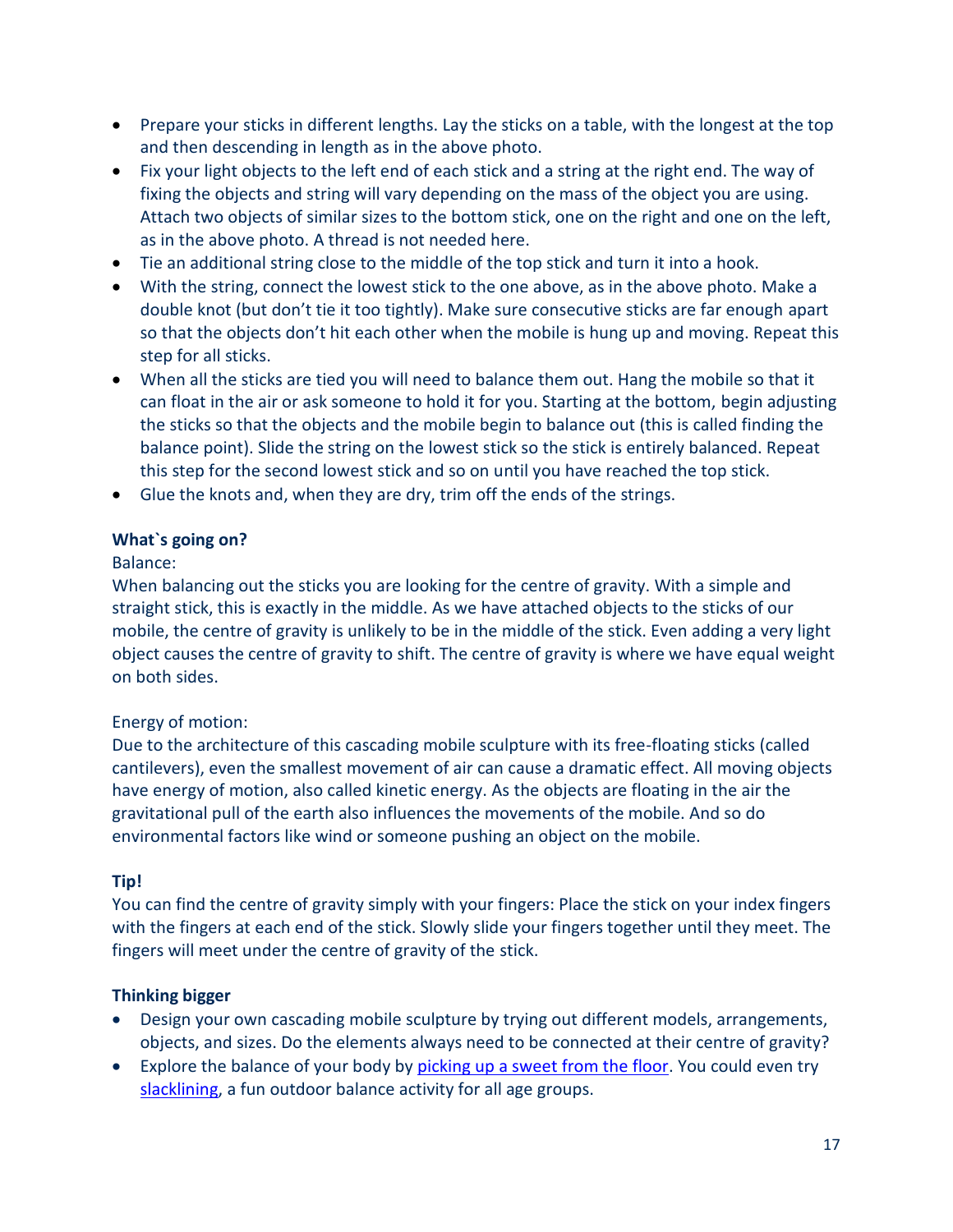• Explore the **kinetic energy** of colliding objects and the **balancing act** of a see-saw with online simulations.

## **Get inspiration online**

- Video Instruction [Engineering the Calder Cascade on](https://www.artedguru.com/home/engineering-the-calder-cascade) arteduguru.com
- [Mobile Building on Youtube](https://www.youtube.com/watch?v=b5GTUM-Q2g0)
- [Designing Balancing Sculptures with the Exploratorium](https://www.exploratorium.edu/tinkering/projects/balancing-sculptures)
- [Experiments around the Centre of Gravity on Exploratorium.com](https://www.exploratorium.edu/snacks/center-gravity)
- [More experiments around Balance on Exploratorium.com](https://www.exploratorium.edu/search/balance)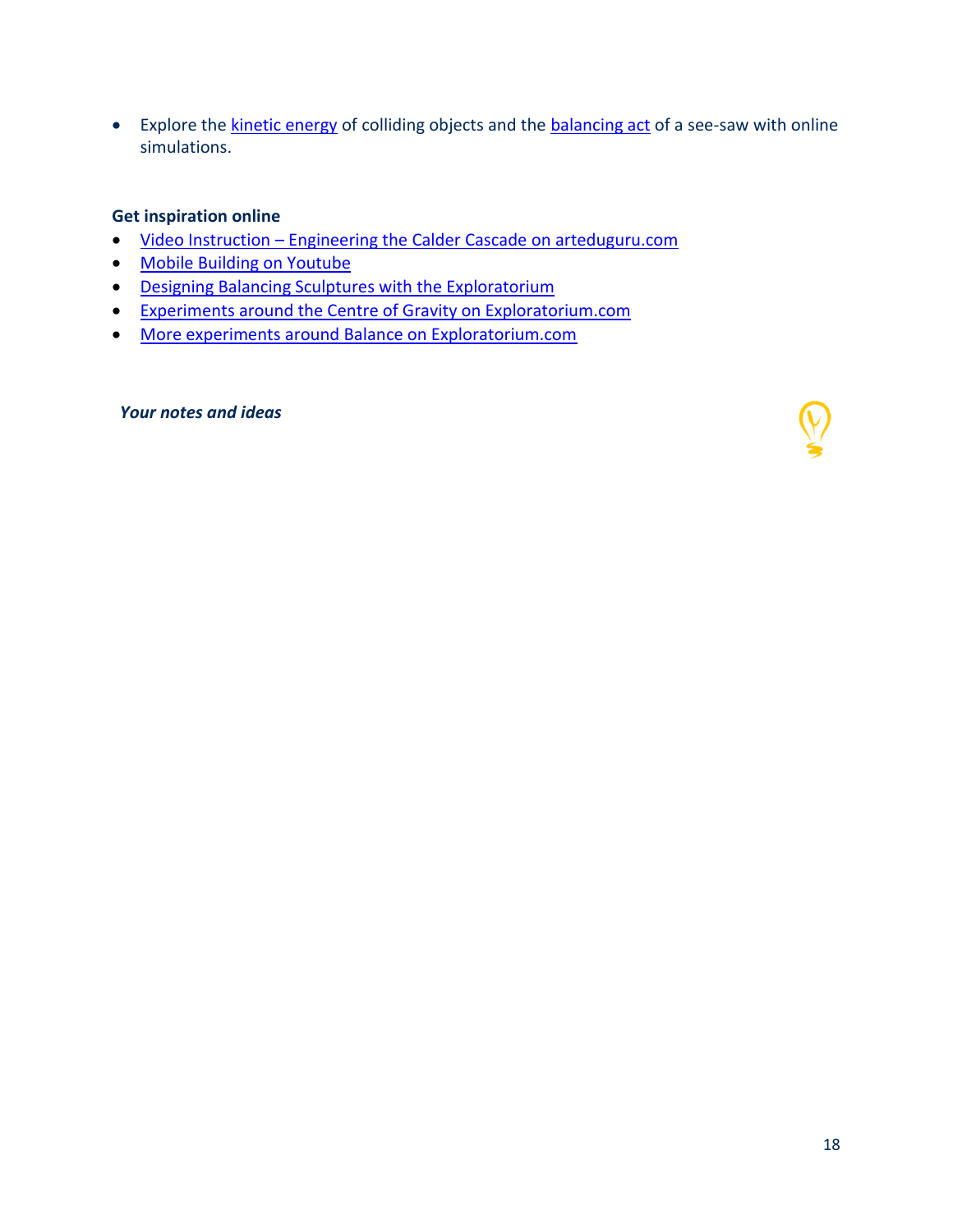## <span id="page-18-0"></span>**Health and safety**

Every youth organisation should have a health and safety policy, a first aid kit and a youth worker trained in first aid. When introducing STEAM in a youth work setting, health and safety policies and procedures should be reviewed. As with any new activity, a risk assessment is needed with necessary precautions taken, when new STEAM activities are introduced. Minor injuries are sometimes part of the STEAM process and it is important to be prepared.